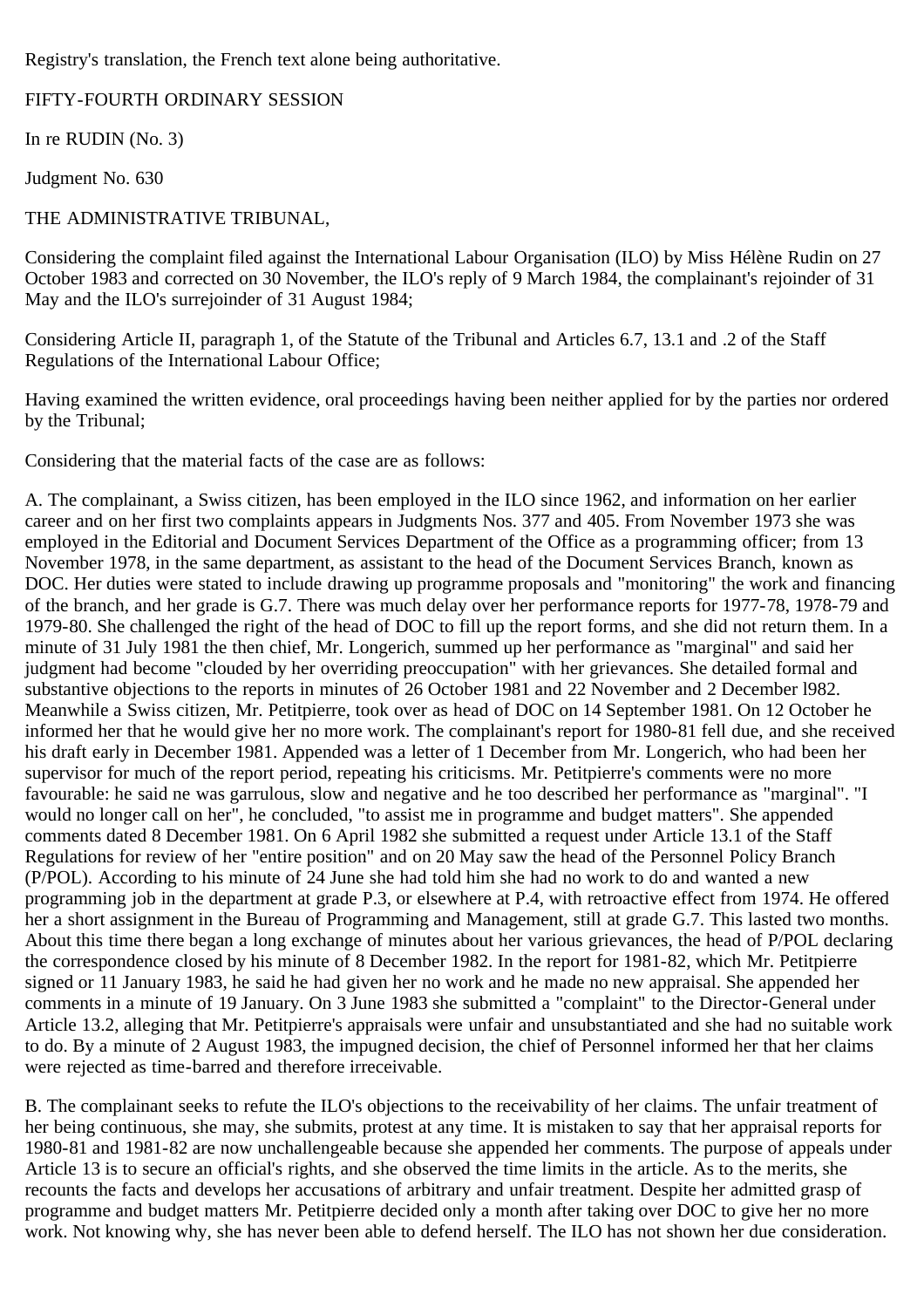It is for the Personnel Department, not the head of DOC, who exceeded his authority, to decide whether the ILO's interests require him to have an assistant and whether she is fit for the post. She cannot show her professional skills and her idleness is humiliating. She seeks damages for moral injury and costs.

C. The ILO replies that the complainant's version is tendentious. It gives its own, adding that to get her transferred from DOC Mr. Petitpierre in 1982 offered her services together with her post for three years, but no one else would take her. It submits that her complaint is not receivable. (1) The procedure in Article 6.7 of the Staff Regulations for performance appraisal excludes an appeal under Article 13.2. Since her report for 1980-81 became final in 1982, she failed to appeal in time to the Tribunal. (2) The report for 1981-82 gave rise to no new time limit. Since she had done no work no new appraisal could be made; besides, the report was returned to her on 18 July 1983, and so she again failed to appeal in time to the Tribunal. (3) She did not file an internal appeal in time against the decision to give her no work. That decision was taken on 12 October 1981; yet she did not challenge it under Article 13 until 6 April 1982. Besides, her continuing idleness is her own fault not Mr. Petitpierre's. As to the merits, the ILO rejects her allegations. (1) Mr. Petitpierre amply explained to her the reasons for giving her no work. (2) His position, much the same as that of her other supervisors, was neither prejudiced nor arbitrary. (3) He did not exceed his authority; he merely thought she would be better employed elsewhere and he suggested to Personnel that her transfer would be in the ILO's interests. (4) Her grade and salary are not affected. (5) She has not been humiliated, and it is her own obstructiveness that has checked her career. All things considered, the ILO has been indulgent.

D. In her rejoinder the complainant challenges as distorted and malicious many points in the ILO's account of the facts. She observes that the ILO tried to reassign her only after keeping her idle for nearly a year, and its efforts soon petered out. As to receivability, she contends that the appraisal reports and the giving her no work are inextricably linked; a comprehensive appeal therefore lay under Article 13, and in fact she appealed in time. The report for 1981-82 made a challengeable appraisal, even if it was the same as for the year before. She enlarges on her submissions on the merits. She presses her claims in full, repeating her allegations of unfair treatment by a supervisor and consequent grave and irrevocable damage to her career and reputation.

E. In its surrejoinder the ILO rejects any imputation of malice or distortion in its account of the facts, which it discusses further. It alleges that she never showed any interest in a transfer; she merely complained of not getting a post at a higher grade. The ILO enlarges on its submission that her claims relating to her reports for 1980-81 and 1981-82 and the giving her no work are irreceivable and contends that the rejoinder, which distorts the facts in an attempt to convince the Tribunal of the contrary, offers no answer which is sound in law. The ILO also develops its submissions on the merits, adding that the complainant cares more about assuaging her desire for vengeance than about getting down to work and that she therefore incurs the risk of the ILO's making use of the provisions of the Staff Regulations.

## CONSIDERATIONS:

1. In the complaint she filed with the Registry of the Tribunal on 27 October 1983 the complainant says she is challenging a decision of 2 August 1983 by the chief of the Personnel Department of the International Labour Office and she invites the Tribunal to hold that she has been subjected to unjustifiable and unfair treatment by a superior official. Her principal claim is to fair compensation for moral injury. The impugned decision of 2 August 1983 was the answer to an internal appeal she had submitted on 3 June 1983.

2. The first issue is to delimit the dispute. As is common enough when a dispute drags on, the issue is one on which neither side helps to shed much light.

The ILO distinguishes two heads of claim in the complainant's appeal of 3 June 1983: one about the assessment of her performance in her annual report for 1980-81, and the other about her assignment.

It is those claims and those alone that determine the scope of the dispute, and in fact they are quite clear. What the complainant is seeking is damages for moral injury due to "unjustifiable and unfair treatment", and in support of her claim she has two pleas, one about the Administration's stand when the report for 1980-81 was drafted, and the other about the position of her supervisors, who have kept her idle since October 1981.

3. The Tribunal comes to the following conclusions.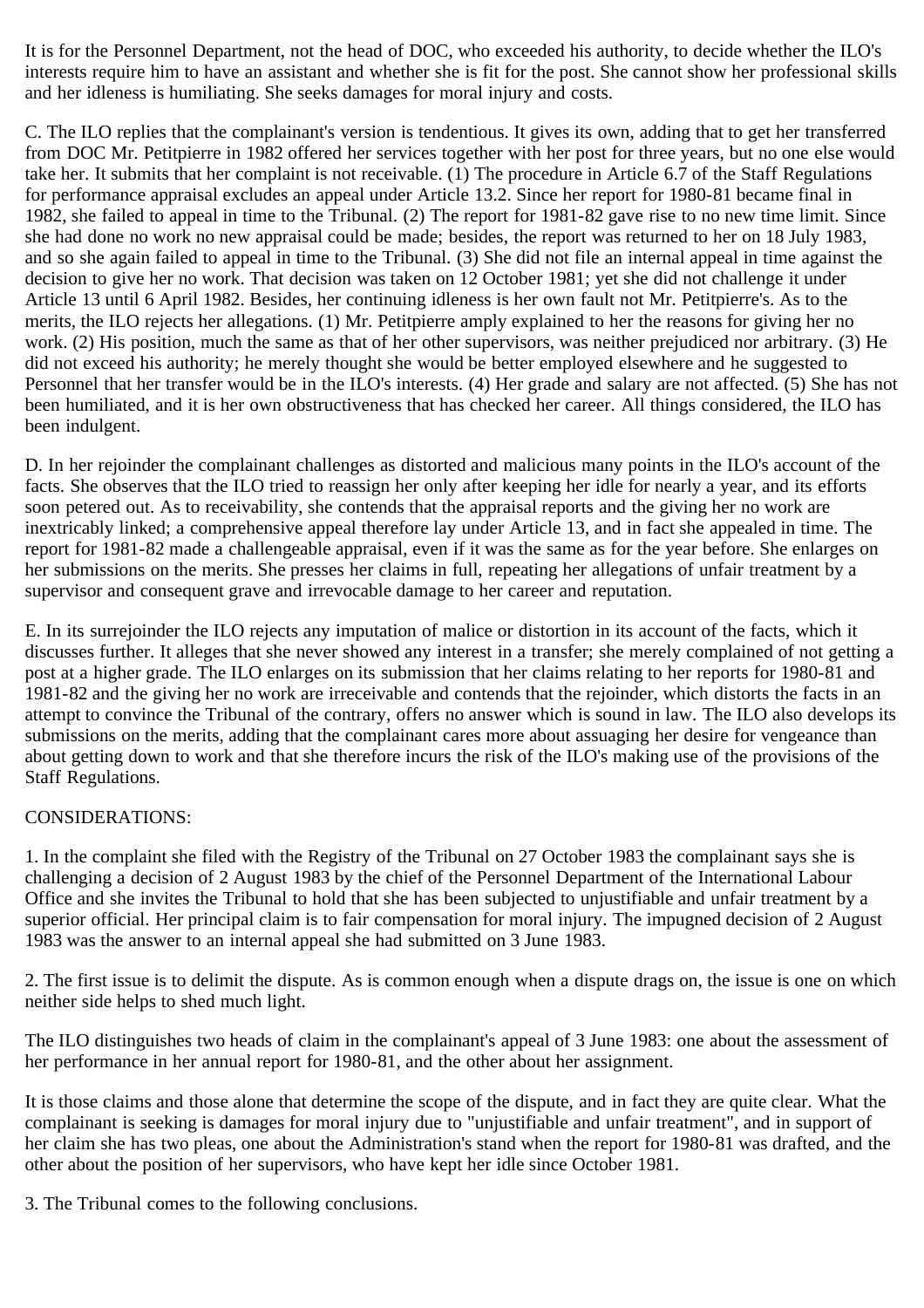The first is that since the complainant is not seeking the quashing of her report for 1980-81 the Tribunal need not rule on the ILO's plea that such a claim is time-barred and therefore irreceivable.

The complainant argues that the unfair treatment lies in her being kept idle for so long. Accordingly the time limit for filing an appeal did not begin on the date on which her supervisor decided, while keeping her on her post, to give her no more work: the injury occurred only with the passage of time.

Thus, although it was only after being kept idle for a considerable lapse of time that the complainant appealed to the Director-General, and then to the Tribunal, for compensation for the injury she alleged, her claims are not timebarred and her complaint is receivable.

4. The complainant alleges that it was in October 1981 that the head of branch informed her of his decision to give her hardly any work to do. Although she continued to be paid her salary, from that date she did no more than attend the office, except for a short interval of two months in 1982 during which she was transferred to another branch.

The ILO does not deny the facts, and the Tribunal therefore takes them as established. But the ILO maintains that the reason why she had scarcely anything to do was "as much -- or even more -- her own fault as that of her supervisor in deciding to find some other way of getting her work done". She refused another post in the branch, says the ILO, and would not apply for a post in any other branch. It was because of her reputation that the Personnel Department's efforts to place her elsewhere proved of no avail. Lastly, the ILO observes that she was often on sick leave.

5. The rights and duties of international officials are not determined exclusively by the Staff Regulations. Custom and usage matter as well, and indeed they do no more than consecrate general principles which are embodied in the law in most countries. Examples are the right to payment for services rendered, freedom of association, respect for acquired rights, and equality of treatment.

Another general principle is the right of the employee of an organisation to a proper administrative position. What that amounts to is that the staff member should both hold a post and perform the duties pertaining thereto.

The principle will not in practice have the effect of impairing the legitimate authority of the head of branch. Work requirements will determine how staff are to be assigned, and the result may be that a staff member has some of his duties taken away from him or is set to work that does not quite match his inclinations or even his talents. The supervisor is also entitled to propose that a staff member be moved to some other branch. But so long as the staff member remains in a particular branch the head must see to it that he is given real work Only where the staff member's behaviour makes the situation intolerable may the Administration contemplate giving him no work at all, and the decision will still be subject to judicial review. The same is true where a staff member commits gross misconduct, but for that provision is made in the Staff Regulations in the form of suspension with pay pending administrative investigation.

6. The difficulties which arose over the complainant's performance report were not taken into account in reviewing her position. It may be that she is not an easy person to get on with. But the Reports Committee took the view that she was not the only one to blame and it also rebuked her supervisor. In any event the problems which arose over her performance report had no direct effect on the decision not to give her any more real work.

7. The ILO refers to her frequent absences on sick leave. In fact she suffered injury in an accident which kept her off work for just under three months at the end of 1982 and the beginning of 1983. When she went back to the office she worked half time. The Tribunal cannot allow that her absence made the ILO's attitude justifiable. Indeed if the complainant was ill the ILO was under a duty to grant her her rights under the Staff Regulations.

8. The complainant joined the ILO in 1962. She was promoted fairly rapidly and her work was apparently found fully satisfactory until 1976. Difficulty then arose, when someone new took over her branch. But the Reports Committee, as was said above, believed that the temperament of the head of branch may have caused the strain between him and the complainant.

Matters grew worse in 1981 with the appointment of another new head of branch, who one month later decided, without having her transferred, to stop giving her any real work.